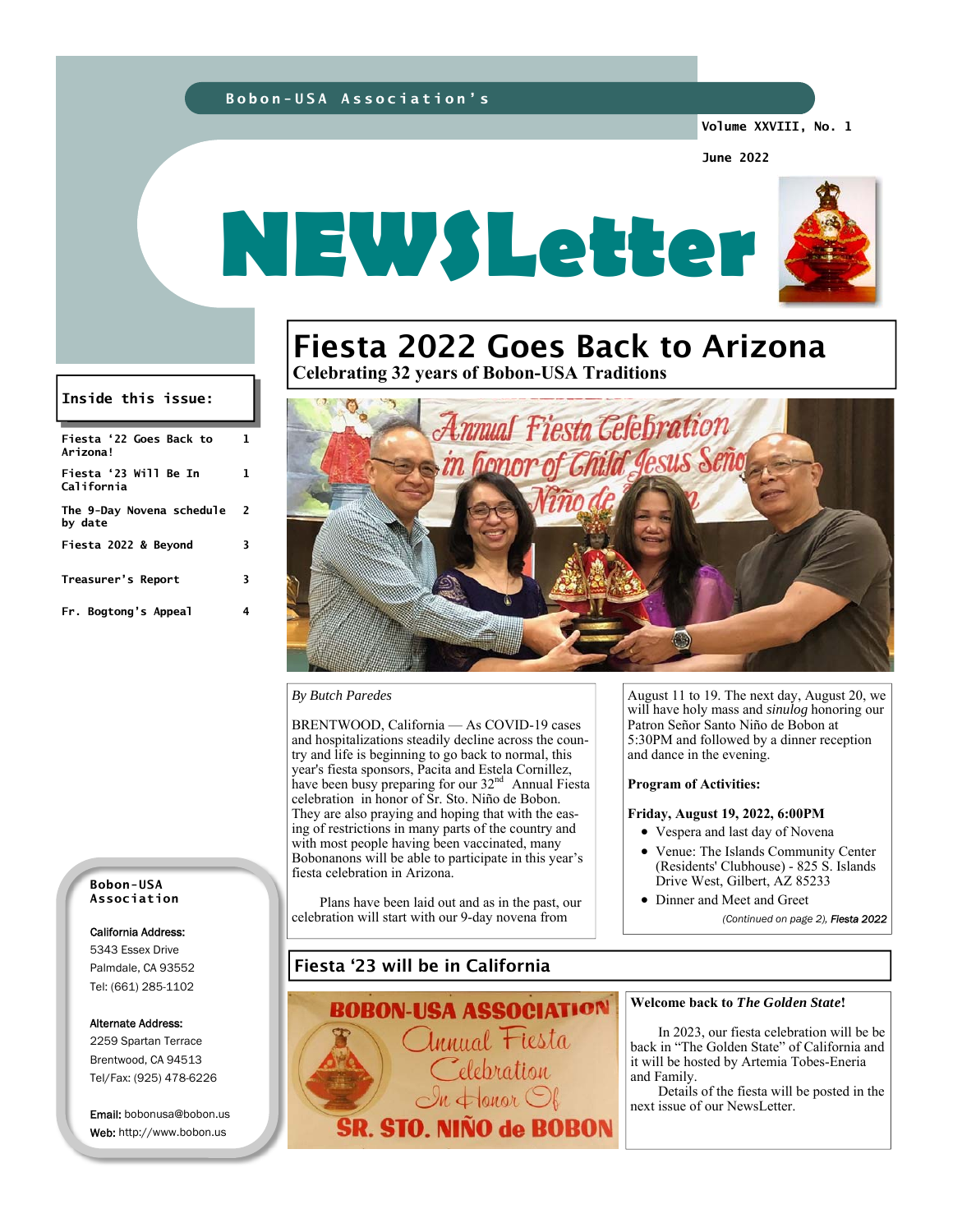

## Fiesta '22

*(Continued from page 1)* 



## **Saturday, August 20, 2022**

- $\bullet$  5:30PM Mass
- Venue:
	- ♦ St. Juan Diego Catholic Church
- 3200 S Cooper Rd, Chandler, AZ 85286
- 6:30PM Dinner Reception
- Venue:
	- Hilton Phoenix Chandler Grand Ballroom 2929 W Frye Road, Chandler, AZ 85224



## **Fiesta Details:**

## **Fees for the Dinner Buffet:**

Adults: \$50/person (\$60/person if paying after June 19) Children (4 to 10 years old): \$20 (\$30/child if paying after June 19)

In addition to the above dinner fees, please don't forget to send \$10 per family for your membership and annual dues. We encourage you to please pay by June 19 so we may be able to provide the hotel with the number of attendees at the contracted date.

If paying in advance, please mail your check made out to Bobon-USA Association to Bobbie Cornillez, 5343 Essex Drive, Palmdale, CA 93552.

## **Attire:**

Women - Semi Formal (Dress to Impress) Men - Barong Tagalog or Suit & Tie

## **Recommended Hotel Accommodation:**

A special rate of \$89 ++ has been arranged at the Hilton Phoenix Chandler by this year's sponsors, Pacita and Estela Cornillez. Number of rooms at this rate is limited so please

# The 9-Day Novena schedule by date:

- ◆ Day 1: August 11 Alice Chan & Family/Edna and Eddie Unay/Myrna Escareal/Bernard & Neneng Purisima/Zenaida Jao/Nonoy Balite/Derwin Lomo/Cece & Family/Lita Fox & Family/Neneng Solano & Family
- Day 2: August 12 Jovita Gorgonia and John & Elizabeth Percy & Family/Bobbie & Noel Cornillez & Family/Ganie Garcia & Family/Marita Castillo & Family/Bernadith & Steve Guertin/Asuncion Egang Gorgonia
- ◆ Day 3: August 13 Steve & Filipina Tobes/Fred & Terry Knoth/Gerry & Chit Yturriaga/Renato Eneria & Family/Lita Paredes & family (Ruby/Rey)/Georgio Cerenado/Baby Tobes
- ◆ Day 4: August 14 Lilly & Bartolome Cornillez & Family/Tony & Nelly Hill & Family/Totoy & Tita Cornillez/Nenette Cornillez/Fatima Carpina & Family/Jojo Paredes/Thelma Batiles/Paz Encinares/Nuncia & Francis Tiberio/Joven & Robert Gladstein/Agripino Abellar
- Day 5: August 15 Rosario Paredes & Family/Puey Quinones/Florisa & Christopher Balite & family/Larrie & Elizabeth Telegrafo/Roland & Mary Rose Ganacias/Corazon Steven
- Day 6: August 16 Jeanne Jao-Marquez & Family/Estring Tiberio/Maricel Apelo/Vivian Tobes/Elay & Bong Pacle/Eileen Jao/Marichu Stevenson/Marlo & Elena Evangelista/Maricar Borja/Morna Cruz & Family/Luz Bajenting & Family/Irene (Kaye) & Oscar Bajenting
- Day 7: August 17 Glo Emde/Allan Lee/Myrna Lapuz, Nora & Dettie Balido
- Day 8: August 18 Eli and Melba Ganaban and Family/The Alvarez Family
- Day 9: August 19 Pacita & Estela Cornillez



reserve as soon as possible. To reserve rooms within the room block, please log on to our website (bobon.us) or to: https://www.hilton.com/en/attend-myevent/phxchhf-ibob-8aa41491-c98b-46d5-b5e2-a61068cd9794/ or call the hotel at 480-899-7400 to book a room under the Bobon-USA Fiesta block and mention Group Code: IBOB

**Note:** All the above venues take measures to ensure your safety by following the recommended county, state and federal guidelines on Covid-19.

## **Preferred Airport:**

Phoenix Sky Harbor International Airport (PHX)

Approximately 18 miles to/from the Hilton Phoenix-Chandler, this airport serves flights to/from many destinations.

Please visit www.skyharbor.com for a list of car rental companies that operate at Phoenix Sky Harbor International Airport. Information on the Shuttle service to the Rental Car Center may also be found on this website.

## **Approximate Distance of Hotel from other AZ cities/towns:**

Distance of Hotel to St Juan Diego Catholic Church: approx 7 miles

*(Continued on page 3)*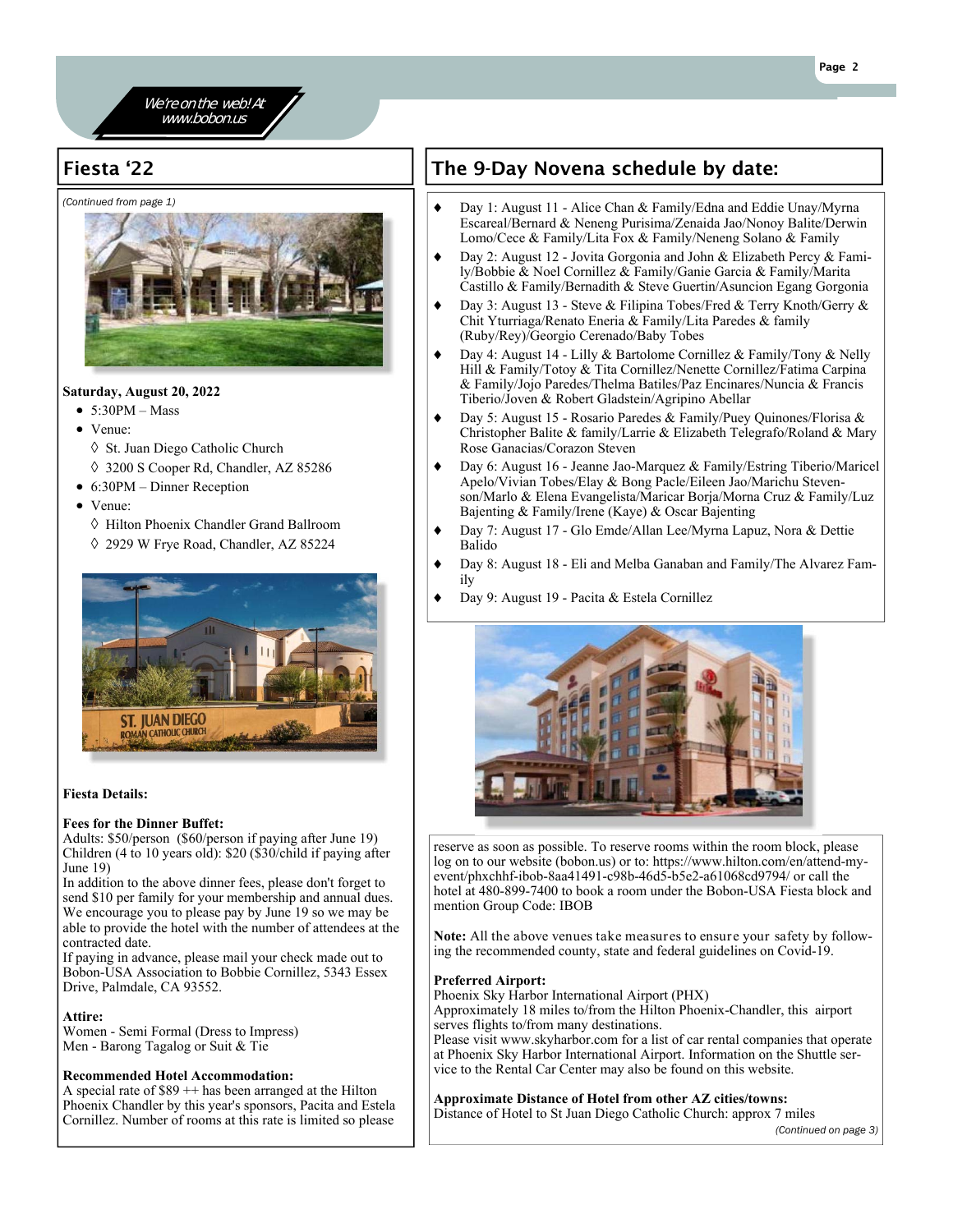## We're on the web! At www.bobon.us

*(Continued from page 2)* 

Gilbert: 7-10 mi (21 min via W Elliot Road) Goodyear: 39 mi (51 min via AZ-202 Loop) Maricopa: 22 mi (44 min) Mesa: 11 mi (21 min via AZ-101 Loop) Phoenix: 20 mi (34 min via I-10 W) Scottsdale: 16 mi (27 min via AZ-101 Loop) Tempe: 12 mi (24 min via AZ-101 Loop) Tucson: 103 mi (1 hr 33 min via I-10)

**Note:** The above travel times provided do not take into account heavy traffic at certain times; so please plan accordingly.

## **Shopping:**

Chandler Fashion Center - a block or two away Scottsdale Fashion Center - approx 16.5 mi from Hotel Glendale Galleria - approx 35.1 mi from Hotel Tanger Outlets Phoenix - approx 37.7 mi from Hotel

## **Attractions 40 miles or less from Hotel:**

Desert Botanical Garden - 16 mi OdySea Aquarium - 18 mi Old Town Scottsdale - 16 mi Phoenix Art Museum - 21 mi Phoenix Zoo - 15 mi Taliesin West - 25 mi Westgate Entertainment DIstrict - 38 mi

## **Day Trips:**

If you have extra time before August 19, here are some attractions to visit: Flagstaff - 168 mi (2 hrs 34 min) Grand Canyon South Rim - 252 mi (4 hrs) \* Montezuma Castle National Monument - 114 mi (2 hrs) Sedona - 139 mi (2 hrs 16 min)

The above travel times are approximate driving times. It does not account for traffic, road conditions or weather.

\* An overnight stay is recommended for a more relaxing visit. For example: leave early Wednesday & drive back Thursday.

There are tour companies offering day trips (6 -14 hours) at various prices. Advance reservations are required on these guided tours.

We hope to see you all in Arizona

*Viva Sr. Sto. Niño!*

## In Memoriam:

⇧ **Pacita Cornillez**  October 27, 1941 - April 16, 2022 +++++++++ May the souls of our faithful departed rest in peace. Amen.

## Fiesta '22 **Bobon-USA Association—Treasurer's Report**

**Bobon-USA Association** 

Fiesta 2021, Portland, Oregon Hosts: Eli and Melba Ganaban Treasurer's Report

## as of December 31, 2021

| Beginning Balance (June 1, 2021)            |              | \$21,568.69 |
|---------------------------------------------|--------------|-------------|
| Petty Cash Balance: \$23.00                 |              |             |
| Less: \$6.00 card and postage               |              |             |
| Balance: \$17.00                            |              |             |
| Income Fiesta Income                        |              |             |
| Membership                                  | \$350.00     |             |
| Cruise                                      | \$3,300.00   |             |
| Kuratsa                                     | \$822.00     |             |
| Donation from Melba Ganaban                 | \$1,000.00   |             |
| Donation from Ganie Garcia                  | \$200.00     |             |
| Total Fiesta Income                         | \$5,672.00   |             |
| Interest Income June 2021-December 2021     | \$1.39       |             |
| Total Income                                | \$5,673.39   |             |
| Expenses                                    |              |             |
| Cruise                                      | $-53,300.00$ |             |
| Memorial Gift for Neria                     | $-5200.00$   |             |
| Federal Tax Witheld June 2021-December 2021 | $-50.26$     |             |
| Total Expenses                              | $-53,500.26$ |             |
| Net Income                                  |              | \$2,173.13  |
| Ending Balance (December 31, 2021)          |              | \$23,741.82 |

# Fiesta 2022 and Beyond

 Our current line-up of *Hermanas/Hermanos* for our annual fiesta is as follows:

2022 - Pacita and Estela Cornillez-Arizona

- 2023 Artemia Tobes-Eneria and Family
- 2024 Ronnie & Sheena-Hill Dilla
- 2025 Juvy Tiberio-Lindsey
- 2026 Puey Quiñones, Nuncia Tiberio, and Florissa (Tot-tot) Balite
- 2027 Ronaleen and Roneel Omega

 If you feel like Sr. Sto. Niño is asking you to honor Him by sponsoring any of our upcoming fiesta celebrations, just let us know. *Viva Sr. Sto. Niño!*

## amazonsmile

## Did you know

that if you log onto smile.amazon.com, a percentage of your purchase will go directly to **Bulig Foundation**? All you have to do is to specify who you want the proceeds to go to. Once you choose **Bulig Foundation** as the charity of your choice, Amazon Smile (smile.amazon.com), the AmazonSmile Foundation will donate 0.3% of the price of eligible purchases! That's it!

## **Thank you for your support**!